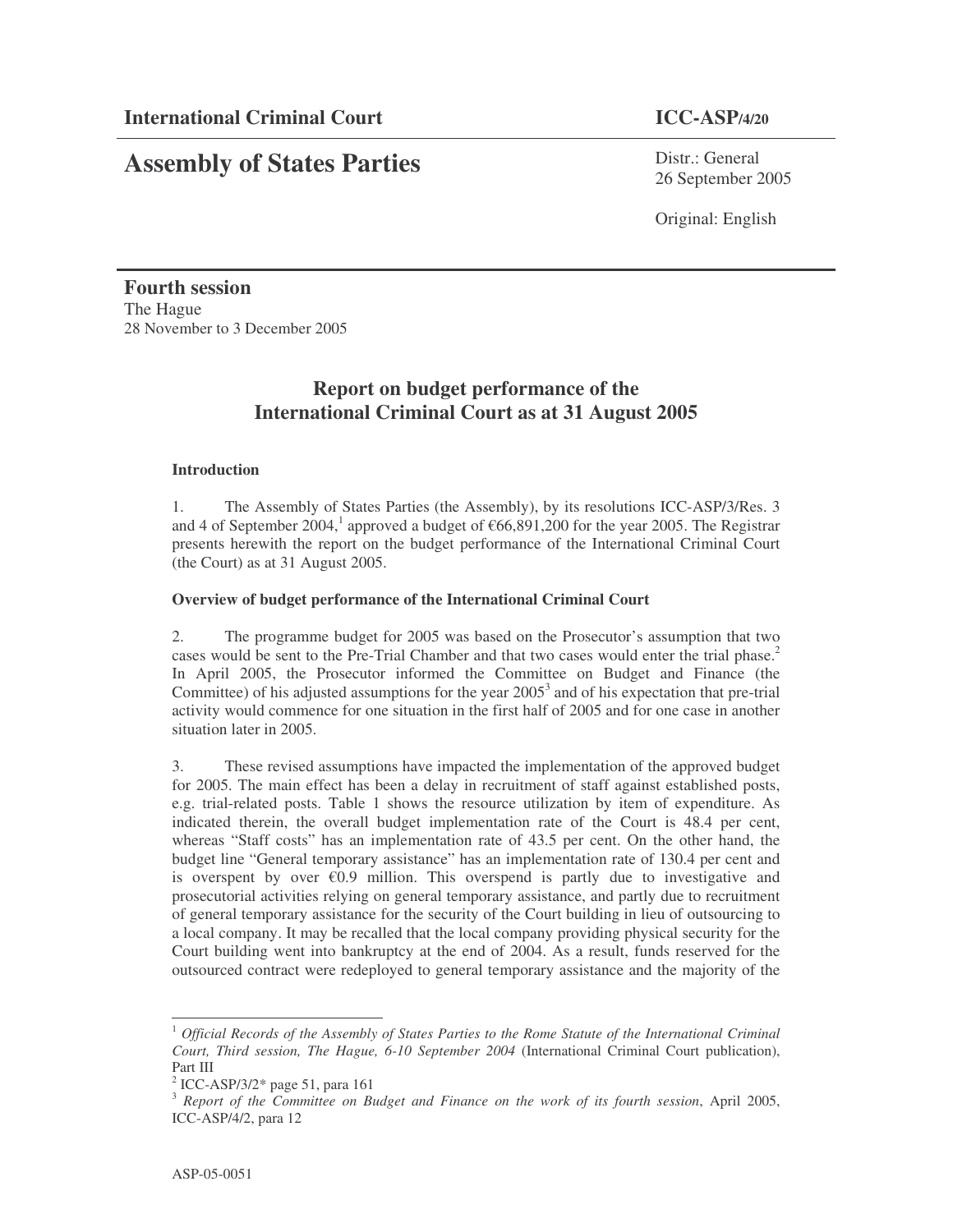security personnel of the bankrupt service provider were taken on as temporary staff members.

4. The continued cost-consciousness of the Court has also contributed to the overall implementation rate of 48.4 per cent. This is reflected not only in the efforts to procure the best quality products at the most economic price but also in the adjustments made to planned expenditure (e.g. posts) in line with the development of the Court's activities.

5. Further details are provided in table 1 below.

#### **Table 1**

#### **Budgetary performance 2005: resource utilization by item of expenditure (thousands of euros)**

|                                     | Approved budget<br>2005 <sup>4</sup> | Expenditure as at<br>31 August 2005 | Unencumbered<br>balance as at<br>31 August 2005 | Implementation rate<br>as at 31 August<br>2005 in % |
|-------------------------------------|--------------------------------------|-------------------------------------|-------------------------------------------------|-----------------------------------------------------|
|                                     | $[1]$                                | $[2]$                               | $[1]-[2]=[3]$                                   | $[4]$                                               |
| Judges                              | 4.011                                | 1,933                               | 2.078                                           | 48.2                                                |
| Subtotal judges                     | 4.011                                | 1,933                               | 2,078                                           | 48.2                                                |
| Staff costs                         | 33,694                               | 14,669                              | 19,025                                          | 43.5                                                |
| General temporary assistance        | 2,849                                | 3,714                               | (865)                                           | 130.4                                               |
| Temporary assistance for meetings   | 1,367                                | 107                                 | 1,260                                           | 7.8                                                 |
| Overtime                            | 387                                  | 69                                  | 318                                             | 17.8                                                |
| Consultants                         | 537                                  | 139                                 | 398                                             | 25.9                                                |
| Subtotal staff costs                | 38.834                               | 18.698                              | 20,136                                          | 48.2                                                |
| Travel                              | 2,572                                | 1,638                               | 934                                             | 63.7                                                |
| Hospitality                         | 48                                   | 24                                  | 24                                              | 50.0                                                |
| Contractual services incl. training | 10.415                               | 5,165                               | 5,250                                           | 49.6                                                |
| General operating expenses          | 6,003                                | 2,659                               | 3,344                                           | 44.3                                                |
| Supplies and materials              | 872                                  | 461                                 | 411                                             | 52.9                                                |
| Furniture and equipment             | 4,136                                | 1,764                               | 2,372                                           | 42.7                                                |
| Subtotal non-staff costs            | 24.046                               | 11,711                              | 12,335                                          | 48.7                                                |
| <b>Total ICC</b>                    | 66,891                               | 32,342                              | 34,549                                          | 48.4                                                |

6. Table 2 and figure 1 below show the budget performance by Major Programme. The currently low implementation rate in Major Programme IV, Secretariat of the ASP, will improve during the next few months as major meetings take place in the latter half of the year.

<sup>&</sup>lt;sup>4</sup> The approved budget takes into consideration the adjustments within the Secretariat of the ASP to better reflect the budgetary requirements and the decisions of the Assembly of States Parties.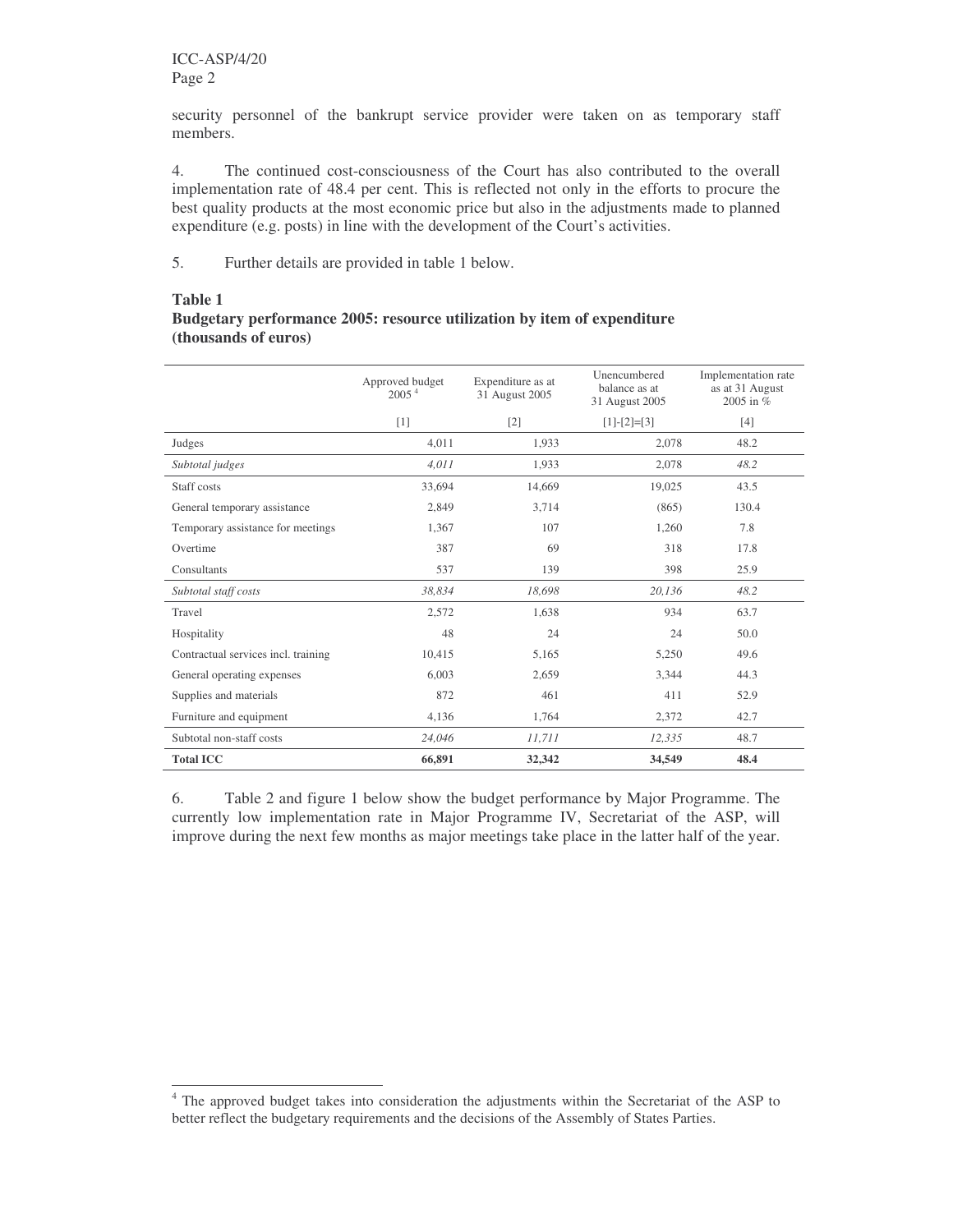|                                                                | Approved budget<br>2005 | Expenditure as at<br>31 August 2005 | Unencumbered<br>balance as at<br>31 August 2005 | Implementation rate in<br>$\%$ as at<br>31 August 2005 |
|----------------------------------------------------------------|-------------------------|-------------------------------------|-------------------------------------------------|--------------------------------------------------------|
|                                                                | $[1]$                   | $\lceil 2 \rceil$                   | $[1]-[2]=[3]$                                   | $[4]$                                                  |
| Major<br>Programme<br>I<br>Judiciary                           | 7.304                   | 3,357                               | 3,947                                           | 46.0                                                   |
| $\mathbf{H}$<br>Major<br>Programme<br>Office of the Prosecutor | 17,022                  | 7,610                               | 9,412                                           | 44.7                                                   |
| <b>III</b><br>Major<br>Programme<br>Registry                   | 37,312                  | 18,288                              | 19.024                                          | 49.0                                                   |
| IV<br>Major<br>Programme<br>Secretariat of the ASP             | 3.188                   | 1,234                               | 1.954                                           | 38.7                                                   |
| V<br>Major<br>Programme<br>Investment in Court's premises      | 2.065                   | 1,853                               | 212                                             | 89.7                                                   |
| <b>Total ICC</b>                                               | 66,891                  | 32,342                              | 34,549                                          | 48.4                                                   |

### **Table 2 Budget performance 2005: summary by Major Programme (thousands of euros)**





7. The Contingency Fund remains at the approved level. The decision was made to fund unforeseen expenditure, such as those for field offices, by using savings in other areas (e.g. the rental of prison cells), thereby ensuring that there has been no requirement to access resources from the Contingency Fund.

### **Overview of resource utilization for situation-related activities**

8. The Court has set up field offices in the Darfur case, the Democratic Republic of the Congo, and in Uganda. These field offices had not been foreseen in the approved programme budget for 2005 and are financed primarily by savings in budget lines such as "General operating expenses", and there in particular by savings in the rental of prison cells and legal aid within the Registry.